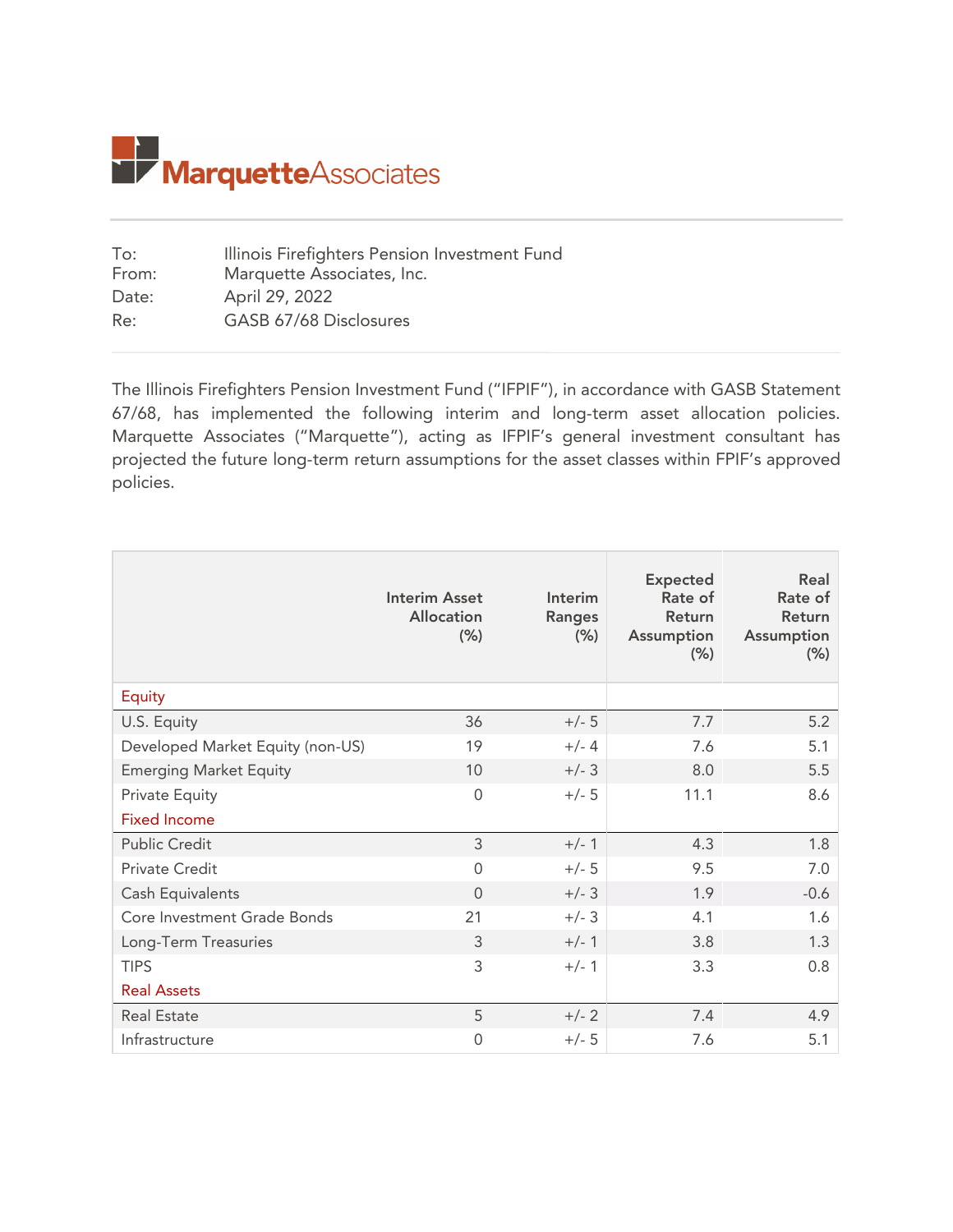|                                  | Long-Term<br>Asset<br><b>Allocation</b><br>$(\% )$ | Long-Term<br>Ranges<br>(% ) | <b>Expected</b><br>Rate of<br>Return<br>Assumption<br>$(\% )$ | Real<br>Rate of<br>Return<br>Assumption<br>$(\% )$ |
|----------------------------------|----------------------------------------------------|-----------------------------|---------------------------------------------------------------|----------------------------------------------------|
| <b>Equity</b>                    |                                                    |                             |                                                               |                                                    |
| U.S. Equity                      | 31                                                 | $+/- 10$                    | 7.7                                                           | 5.2                                                |
| Developed Market Equity (non-US) | 16                                                 | $+/- 7$                     | 7.6                                                           | 5.1                                                |
| <b>Emerging Market Equity</b>    | 8                                                  | $+/- 5$                     | 8.0                                                           | 5.5                                                |
| <b>Private Equity</b>            | 5                                                  | $+/- 5$                     | 11.1                                                          | 8.6                                                |
| <b>Fixed Income</b>              |                                                    |                             |                                                               |                                                    |
| <b>Public Credit</b>             | 3                                                  | $+/- 1$                     | 4.3                                                           | 1.8                                                |
| Private Credit                   | 5                                                  | $+/- 5$                     | 9.5                                                           | 7.0                                                |
| Cash Equivalents                 | $\Omega$                                           | $+/- 3$                     | 1.9                                                           | $-0.6$                                             |
| Core Investment Grade Bonds      | 15                                                 | $+/-9$                      | 4.1                                                           | 1.6                                                |
| Long-Term Treasuries             | 3                                                  | $+/- 1$                     | 3.8                                                           | 1.3                                                |
| <b>TIPS</b>                      | $\overline{4}$                                     | $+/- 2$                     | 3.3                                                           | 0.8                                                |
| <b>Real Assets</b>               |                                                    |                             |                                                               |                                                    |
| <b>Real Estate</b>               | 5                                                  | $+/- 2$                     | 7.4                                                           | 4.9                                                |
| Infrastructure                   | 5                                                  | $+/- 5$                     | 7.6                                                           | 5.1                                                |

The projected future expected returns of the asset classes shown above are based on a Monte Carlo simulation of macroeconomic factors, which are used to model monthly return outcomes of capital markets. The simulations are created by an economic scenario generator ("ESG"), which is the driving force behind Marquette's asset allocation model. The economic scenario generator simulates the future performance of the capital markets and macro-economy; the underlying models are calibrated based on the long-term historical record, so that they will reproduce the kinds of volatility and stress scenarios that have been observed over the 20<sup>th</sup> and  $21<sup>st</sup>$  centuries. The models are linked and correlated so that the behavior of different asset classes and economic variables is consistent within each random scenario. The asset allocation projections presented in this memo are based on December 31, 2021 data. Marquette's asset allocation model is updated on a quarterly basis.